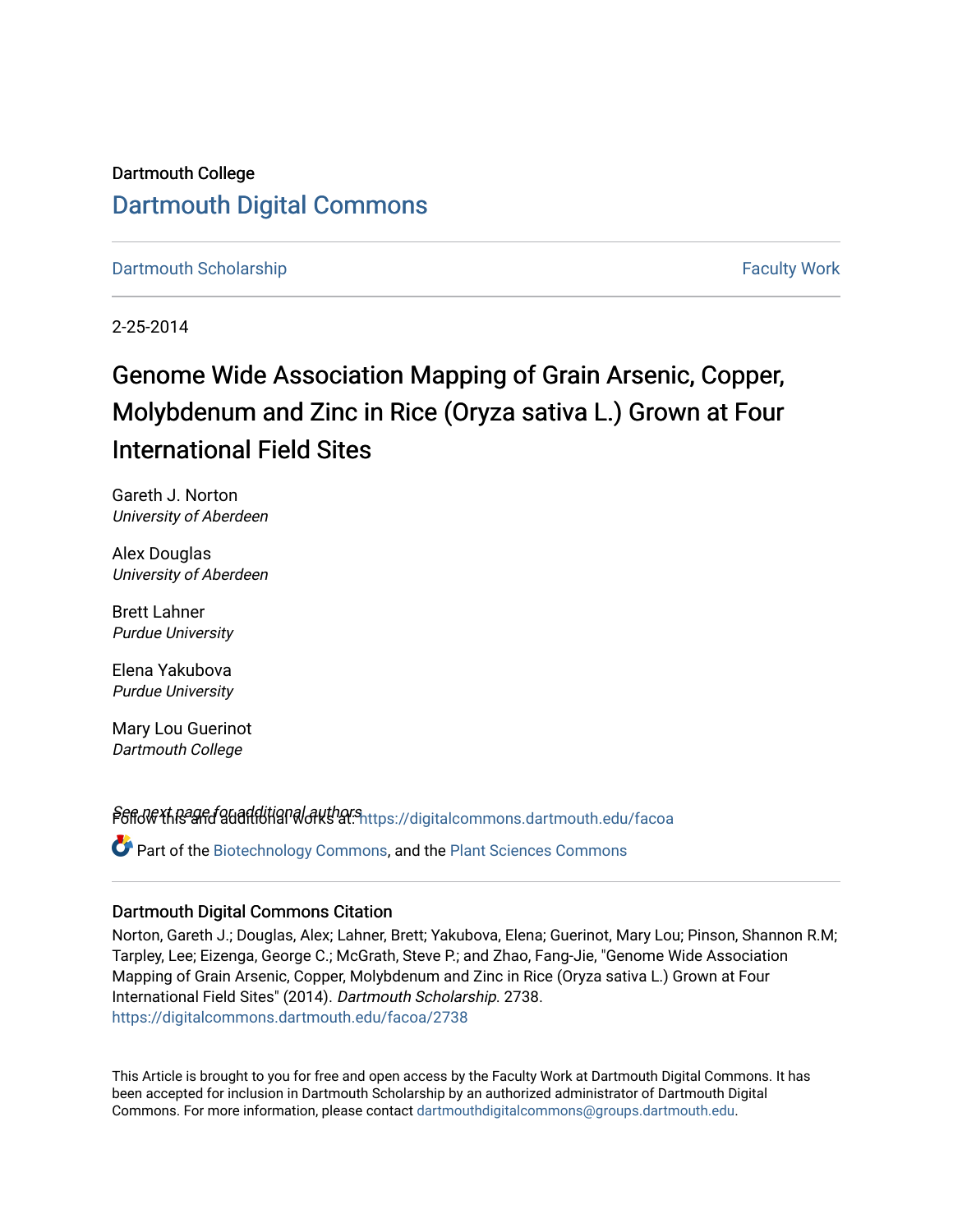## Authors

Gareth J. Norton, Alex Douglas, Brett Lahner, Elena Yakubova, Mary Lou Guerinot, Shannon R.M Pinson, Lee Tarpley, George C. Eizenga, Steve P. McGrath, and Fang-Jie Zhao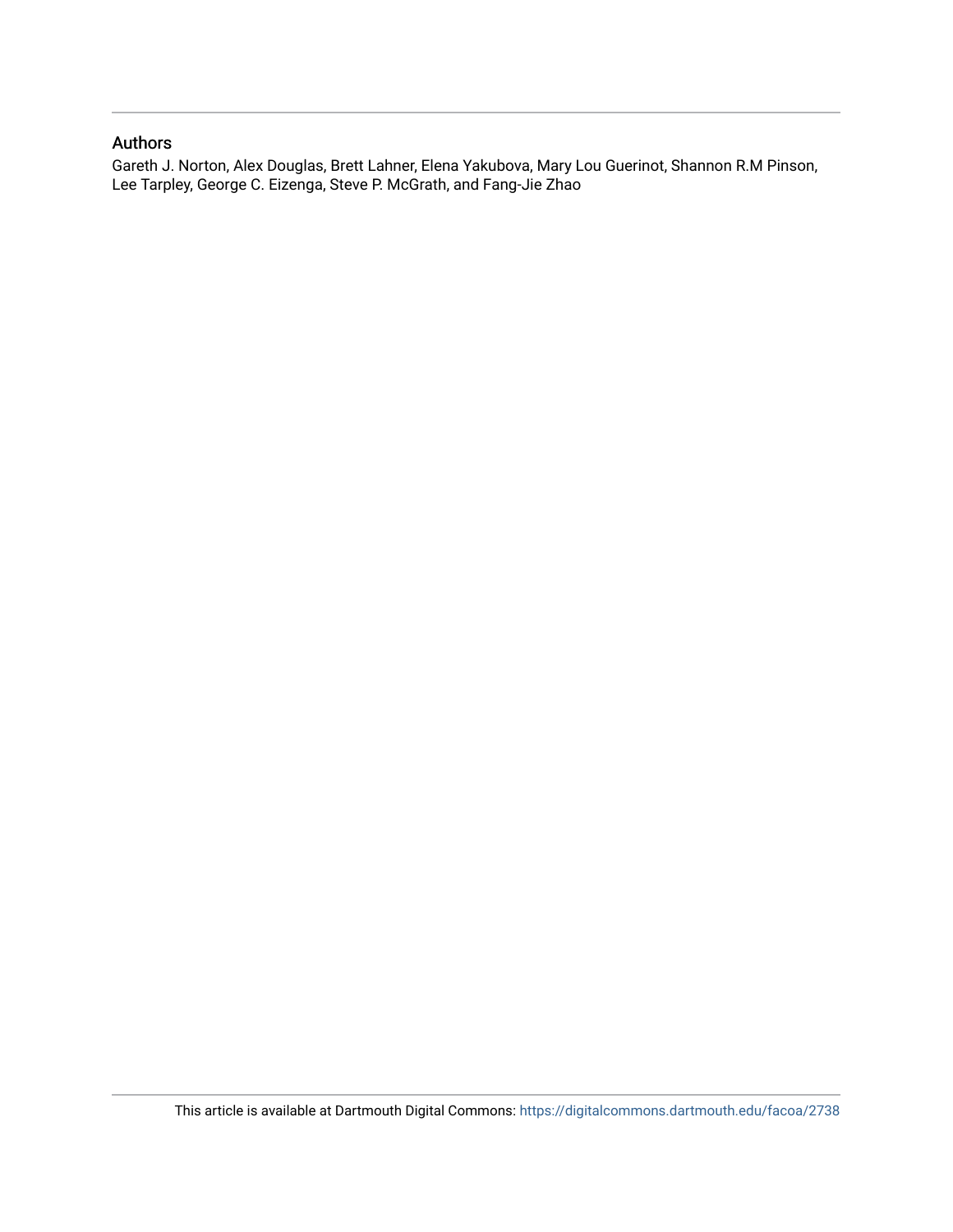# Genome Wide Association Mapping of Grain Arsenic, Copper, Molybdenum and Zinc in Rice (Oryza sativa L.) Grown at Four International Field Sites

Gareth J. Norton<sup>1</sup>, Alex Douglas<sup>1</sup>, Brett Lahner<sup>2</sup>, Elena Yakubova<sup>2</sup>, Mary Lou Guerinot<sup>3</sup>, Shannon R. M. Pinson<sup>4</sup>, Lee Tarpley<sup>5</sup>, Georgia C. Eizenga<sup>4</sup>, Steve P. McGrath<sup>6</sup>, Fang-Jie Zhao<sup>6,7</sup>, M. Rafiqul Islam<sup>8</sup>, Shofiqul Islam<sup>8</sup>, Guilan Duan<sup>9</sup>, Yongguan Zhu<sup>9</sup>, David E. Salt<sup>1</sup>, Andrew A. Meharg<sup>10</sup>, Adam H. Price<sup>1</sup>\*

1 Institute of Biological and Environmental Sciences, University of Aberdeen, Aberdeen, United Kingdom, 2 Department of Horticulture and Landscape Architecture, Purdue University, West Lafayette, Indiana, United States of America, 3 Department of Biological Sciences, Dartmouth College, Hanover, New Hampshire, United States of America, 4 USDA ARS, Dale Bumpers National Rice Research Center, Stuttgart, Arkansas, United States of America, 5 Texas A&M University System, Texas A&M AgriLife Research, Beaumont, Texas, United States of America, 6 Rothamsted Research, Harpenden, Hertfordshire, United Kingdom, 7 College of Resources and Environmental Sciences, Nanjing Agricultural University, Nanjing, China, 8 Department of Soil Science, Bangladesh Agricultural University, Mymensingh, Bangladesh, 9 Research Center for Eco-environmental Sciences, Chinese Academy of Sciences, Beijing, China, 10 Institute for Global Food Security, Queen's University Belfast, David Keir Building, Belfast, United Kingdom

## Abstract

The mineral concentrations in cereals are important for human health, especially for individuals who consume a cereal subsistence diet. A number of elements, such as zinc, are required within the diet, while some elements are toxic to humans, for example arsenic. In this study we carry out genome-wide association (GWA) mapping of grain concentrations of arsenic, copper, molybdenum and zinc in brown rice using an established rice diversity panel of  $\sim$ 300 accessions and 36.9 k single nucleotide polymorphisms (SNPs). The study was performed across five environments: one field site in Bangladesh, one in China and two in the US, with one of the US sites repeated over two years. GWA mapping on the whole dataset and on separate subpopulations of rice revealed a large number of loci significantly associated with variation in grain arsenic, copper, molybdenum and zinc. Seventeen of these loci were detected in data obtained from grain cultivated in more than one field location, and six co-localise with previously identified quantitative trait loci. Additionally, a number of candidate genes for the uptake or transport of these elements were located near significantly associated SNPs (within 200 kb, the estimated global linkage disequilibrium previously employed in this rice panel). This analysis highlights a number of genomic regions and candidate genes for further analysis as well as the challenges faced when mapping environmentallyvariable traits in a highly genetically structured diversity panel.

Citation: Norton GJ, Douglas A, Lahner B, Yakubova E, Guerinot ML, et al. (2014) Genome Wide Association Mapping of Grain Arsenic, Copper, Molybdenum and Zinc in Rice (Oryza sativa L.) Grown at Four International Field Sites. PLoS ONE 9(2): e89685. doi:10.1371/journal.pone.0089685

Editor: Jauhar Ali, International Rice Research Institute, Philippines

Received September 9, 2013; Accepted January 22, 2014; Published February 25, 2014

This is an open-access article, free of all copyright, and may be freely reproduced, distributed, transmitted, modified, built upon, or otherwise used by anyone for any lawful purpose. The work is made available under the Creative Commons CC0 public domain dedication.

Funding: This work was funded by BBSRC-DFID grant BBF0040871, the U.S. National Science Foundation, Plant Genome Research Program (grant #IOS 0701119). Research conducted in Arkansas was supported in part by the U.S. National Science Foundation, Plant Genome Research Program (grant #PRGP 0606461) and research at Dartmouth College was supported by the U.S. National Institute of Environmental Health Sciences (grant P42ES007373). The plant material was<br>imported into the UK under import licence IMP/SOIL/18/2009 issued by S product does not constitute a guarantee or warranty of the product by the U.S. Department of Agriculture or Texas A&M AgriLife Research, and does not imply its approval to the exclusion of other products that also can be suitable. USDA is an equal opportunity provider and employer. The funders had no role in study design, data collection and analysis, decision to publish, or preparation of the manuscript.

Competing Interests: The authors have declared that no competing interests exist.

E-mail: a.price@abdn.ac.uk

## Introduction

Rice ( $Oryza sativa L$ ) is perhaps the most important crop plant given that it is estimated to be the staple food of half the world's human population. As this population rises over the coming decades the demand for staple crops, like rice, will grow further and increasing crop yield while maintaining grain quality is, therefore, essential. For people who are reliant on cereals as a dietary staple, a significant proportion of their minerals come from these grains. Improved concentrations of essential micro nutrients such as zinc, and reductions in the potentially toxic trace elements

such as arsenic would therefore hold significant potential for improvements in human health [1,2].

There is significant genetic diversity in rice which can be exploited to perform genome-wide association (GWA) mapping, allowing the unravelling of complex physiological traits [3–6]. Rice landraces and cultivars have undergone many recombination events compared to experimental mapping populations. GWA mapping takes advantage of this increased recombination to potentially localize the genetic determinants of traits to narrower regions in the genome. However, populations used for GWA studies can have a low power to detect rare alleles unless the population is large. This contrasts with biparental experimental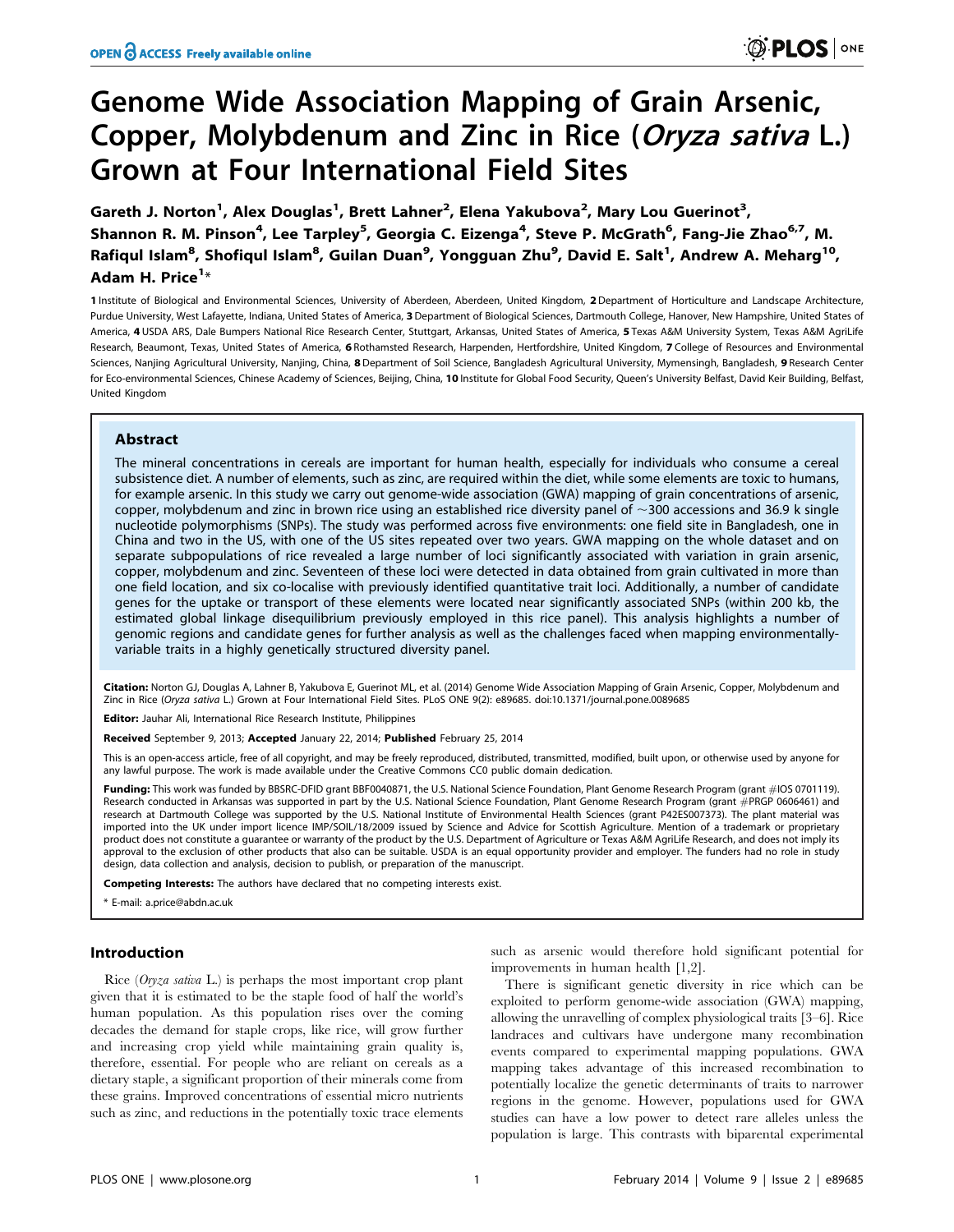mapping populations in which all alleles are generally at frequencies of 25–50% (depending on the population type and the heterozygosity of the parents). Populations of rice have been developed to exploit the power of GWA mapping. The Rice Diversity Panel 1 (RDP1) of 421 accessions genotyped with 36,901 high quality single nucleotide polymorphisms (SNPs) [7–9] has been used to identify genomic regions associated with flowering time, panicles per plant, seed number per panicle, seed morphology traits, blast resistance, amylose content, protein content [5] and aluminium tolerance [4]. A different rice panel has been developed from 517 Chinese landraces [3]. In that study GWA mapping was performed on 14 agronomic traits across 373 indica accessions using 671,355 common SNPs. Traits studied included tiller number, grain morphology traits, amylose content, heading date, and drought tolerance [3]. More recently, the same group increased their study population to 950 cultivars including cultivars from both the *Indica* and *Japonica* subspecies [6]. Using this population Huang et al. [6] were able to identify a further 32 loci associated with flowering time, and 10 grain related traits. The authors concluded from this study that the additional sample size increased the power of detection for trait-associated DNA variants using GWA mapping [6].

Improvement in the content of the micro nutrient zinc within rice grains could have a positive impact on human health [1] since conservative estimates suggest that greater than 25% of the world's population are at risk from zinc deficiency [10–12]. There is genetic variation amongst rice cultivars for grain zinc concentration, and a number of quantitative trait loci (QTLs) have also been identified in rice [13–22].

Unlike zinc, there is not a widespread global issue with copper deficiency in humans [23]. However, copper is an essential element for plants and has many functions including having a role in the electron transport chain of photosystem I, acting as a component of some metalloproteins and as a co-factor in a number of enzymes including cytochrome c oxidase, ascobate oxidase and amino oxidase [24].

Elevated inorganic arsenic concentration in rice grains has been identified as a risk to human health where rice is a dietary staple [25–29]. Inorganic arsenic is a non-threshold class 1 human carcinogen [30]. It has been established that there is genetic variation for grain arsenic accumulation [2,31–35], and QTLs have been identified [17,21,22,36]. However, grain arsenic concentrations are also strongly affected by the environment [31,34,35].

Molybdenum is an essential element required for plants and animals as a component of the molybdopterin cofactor in a number of enzymes including nitrate reductase, sulfite oxidase, xanthine dehydrogenase, aldehyde oxidase and mitochondrial amidoxime reductase [37]. Also, grain molybdenum may be important for seedling vigour in acid soils with low molybdenum bioavailability. A number of genes have been identified as potential transporters of molybdenum in plants [37], including MOT1 in Arabidopsis thaliana where natural variation in this gene is responsible for variations in the accumulation of molybdenum in shoots and roots [38–40].

To date GWA mapping has not been used for the exploration of loci controlling accumulation of essential minerals and potentially toxic trace elements in rice grain. Here, we report such a study, using the RDP1 to identify a large number of SNPs associated with grain accumulation of zinc, copper, molybdenum and arsenic in rice grains for plants grown in four different field locations. The stability of these QTLs is explored across years and between different environmental conditions, as well as their co-localisation with previously identified QTLs and candidate genes.

## Results and Discussion

#### Variation in Grain Elemental Concentrations

At the Faridpur field site, over 50% of the variation for each element in grain (arsenic, copper, molybdenum, and zinc) is explained by differences between cultivars (Table 1). For the traits at the Qiyang field site, grain molybdenum was the only trait where over 50% of the observed variation could be explained by cultivar. For grain arsenic and zinc the percentage of variation explained by cultivar was around 40%, while grain copper was approximately 20%. For the Arkansas field site (both 2006 and 2007) over 40% of the variation for each element could be explained by differences between cultivars. At the Texas field site the cultivars explain greater than 39% of the variation for the four elements. At all sites, for all four elements measured there were significant differences between the rice subpopulations (Table 1). Full details of the differences between subpopulations are given in Table S1. General trends for the subgroups were that aus tend to be highest in grain arsenic while either tropical or temperate japonicas were the lowest, the opposite is true for grain copper, indicas were the lowest in zinc and no clear pattern across sites exists for grain molybdenum.

Previously using the grain arsenic data for each of the cultivars it was possible to identify cultivars that have low grain arsenic across multiple field sites [35]. Three cultivars were identified, all temperate japonicas, that have low grain arsenic across four of the five field sites [35]. These cultivars could be introduced into breeding programs with the goal of breeding for low grain arsenic rice cultivars. The breeding of low grain arsenic rice cultivars could have an impact on the amount of arsenic that is being consumed from rice in countries like Bangladesh.

An increase in rice grain zinc could have an impact on human health [1] for the estimated 25% of the world population that are at risk from zinc deficiency [10–12]. From this study we have identified five cultivars that have high grain zinc (in the top 20% of all the cultivars common across all five field trials) at each of the field trials (Table 2). These are Estrela (admix), Bulgare (temperate japonica), Jamir (aus), Khao Tot Long 227 (aus) and DZ 193 (aus). These cultivars have the potential to be exploited in rice breeding programs to increase rice grain zinc, therefore addressing human zinc deficiency.

## Genome Wide Association Mapping of Grain Arsenic, Copper, Molybdenum and Zinc

Due to the complex population structure within rice, there is no single design or analysis method which will sufficiently disentangle the genetics underlying complex polygenic traits [5]. To address the complexity of population structure in this analysis, GWA mapping was performed on a worldwide population (denoted ''all'' below) using a mixed model to account for the population structure, and was also performed within four separate subpopulations (aus, indica, temperate japonica and tropical japonica) as defined by Zhao et al. [5]. A naïve approach was not conducted due to the high potential of false discoveries [5]. Using both GWA mapping approaches we identified a large number of SNPs significantly associated with the traits (Figures 1–4; full list of SNPs are detailed in Tables S3, S4, S5 and S6). Figures 1–4 indicate the location of SNPs with a P-value below the assigned significance threshold  $P<$ 0.0001 associated with the traits. Significant SNPs from the different experiments are displayed in different coloured symbols and the analysis of the combined subgroups and separate subgroups are represented by different symbols. Also presented in these figures are the positions of previously identified QTLs.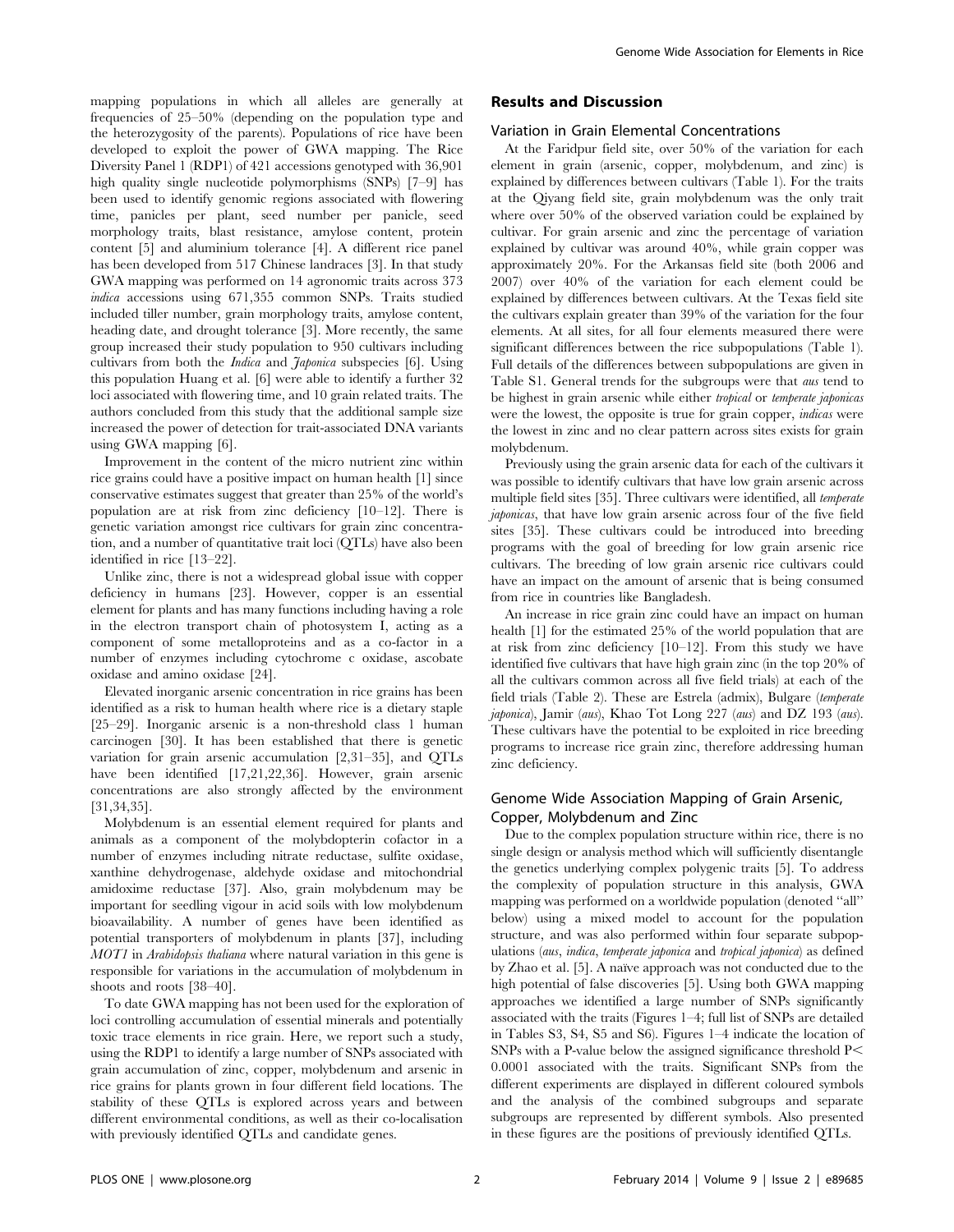| Site     |                                              |                 |        |                                      |        |        | F-value for cultivar<br>(all significant at | variation explained<br>Proportion of the | subpopulation (all<br>F-value for    |
|----------|----------------------------------------------|-----------------|--------|--------------------------------------|--------|--------|---------------------------------------------|------------------------------------------|--------------------------------------|
|          | Trait                                        | No of cultivars |        | Descriptive statistics for cultivars |        |        | P<0.001)                                    | by cultivar (%)                          | significant at P<0.001) <sup>1</sup> |
|          |                                              |                 | Mean   | in.<br>E                             | Median | Max.   |                                             |                                          |                                      |
| Faridpur | Grain As (mg $kg^{-1}$ ) <sup>2</sup>        | 312             | 0.443  | 0.192                                | 0.435  | 0.899  | 7.77                                        | 63.4                                     | 12.5                                 |
| Faridpur | Grain Cu (mg kg <sup>-1</sup> )              | 312             | 3.767  | 1.96                                 | 3.66   | 7.46   | 5.33                                        | 52.5                                     | 48.1                                 |
| Faridpur | Gain Mo (mg kg <sup>-1</sup> )               | 312             | 1.030  | 0.556                                | 0.978  | 2.088  | 7.43                                        | 62.2                                     | 8.27                                 |
| Faridpur | Grain Zn (mg kg <sup>-1</sup> )              | 312             | 17.022 | 10.32                                | 16.19  | 32.97  | 9.26                                        | 67.8                                     | 41.0                                 |
| Qiyang   | Grain As (mg $kg^{-1}$ ) <sup>2</sup>        | 295             | 0.675  | 0.363                                | 0.662  | 1.266  | 3.58                                        | 40.1                                     | 42.0                                 |
| Qiyang   | Grain Cu (mg kg <sup>-1</sup> )              | 295             | 0.755  | 0.274                                | 0.662  | 3.338  | 2.00                                        | 20.5                                     | 7.6                                  |
| Qiyang   | Grain Mo (mg kg <sup>-1</sup> )              | 295             | 1.554  | 0.842                                | 1.521  | 3.958  | 7.03                                        | 61.0                                     | 11.7                                 |
| Qiyang   | Grain Zn (mg kg <sup>-1</sup> )              | 295             | 16.518 | 7.155                                | 16.394 | 33.977 | 3.59                                        | 40.2                                     | 19.6                                 |
| Ark2006  | Grain As (mg $kg^{-1}$ ) <sup>2</sup>        | 336             | 0.375  | 0.100                                | 0.359  | 0.988  | 4.18                                        | 41.0                                     | 15.29                                |
| Ark2006  | Grain Cu (mg kg <sup>-1</sup> )              | 336             | 2.241  | 0.972                                | 2.139  | 4.631  | 6.69                                        | 55.5                                     | 21.4                                 |
| Ark2006  | Grain Mo (mg kg <sup>-1</sup> )              | 336             | 0.708  | 0.364                                | 0.704  | 1.412  | 12.6                                        | 71.8                                     | 20.17                                |
| Ark2006  | Grain Zn (mg kg <sup>-1</sup> )              | 336             | 25.301 | 17.918                               | 25.483 | 35.476 | 8.03                                        | 60.6                                     | 51.47                                |
| Ark2007  | Grain As $(mg kg^{-1})^2$                    | 348             | 0.256  | 0.030                                | 0.205  | 1.400  | 14.02                                       | 70.7                                     | 15.83                                |
| Ark2007  | Grain Cu (mg kg <sup>-1</sup> )              | 348             | 3.736  | 1.989                                | 3.725  | 6.224  | 6.7                                         | 51.5                                     | 30.36                                |
| Ark2007  | Grain Mo (mg kg <sup>-1</sup> )              | 348             | 0.458  | 0.139                                | 0.420  | 1.194  | 16.34                                       | 74.0                                     | 51.79                                |
| Ark2007  | Grain $Zn$ (mg $kg^{-1}$ )                   | 348             | 30.017 | 20.844                               | 29.734 | 42.410 | 7.8                                         | 55.8                                     | 44.10                                |
| Tx2009   | Grain As (mg kg <sup>-1</sup> ) <sup>2</sup> | 370             | 0.628  | 0.172                                | 0.618  | 1.682  | 5.09                                        | 58.2                                     | 11.46                                |
| Tx2009   | Grain Cu (mg kg <sup>-1</sup> )              | 370             | 2.972  | 1.655                                | 2.907  | 5.497  | 9.5                                         | 74.3                                     | 61.34                                |
| Tx2009   | Grain Mo (mg kg <sup>-1</sup> )              | 370             | 0.343  | 0.116                                | 0.337  | 0.730  | $\frac{14}{1}$                              | 81.6                                     | 23.35                                |
| Tx2009   | Grain Zn (mg kg <sup>-1</sup> )              | 370             | 21.513 | 11.938                               | 21.538 | 40.021 | 2.92                                        | 39.5                                     | 20.77                                |

2This (summarised) data has previously been reported in Norton et al. (35).

<sup>1</sup>This (summarised) data has previously been reported in Norton et al. (35).<br>Analysis of cultivar differences and subpopulation group differences are presented as the F value from two separate one-way ANOVA tests, one for Analysis of cultivar differences and subpopulation group differences are presented as the F value from two separate one-way ANOVA tests, one for cultivar and one for subpopulation. doi:10.1371/journal.pone.0089685.t001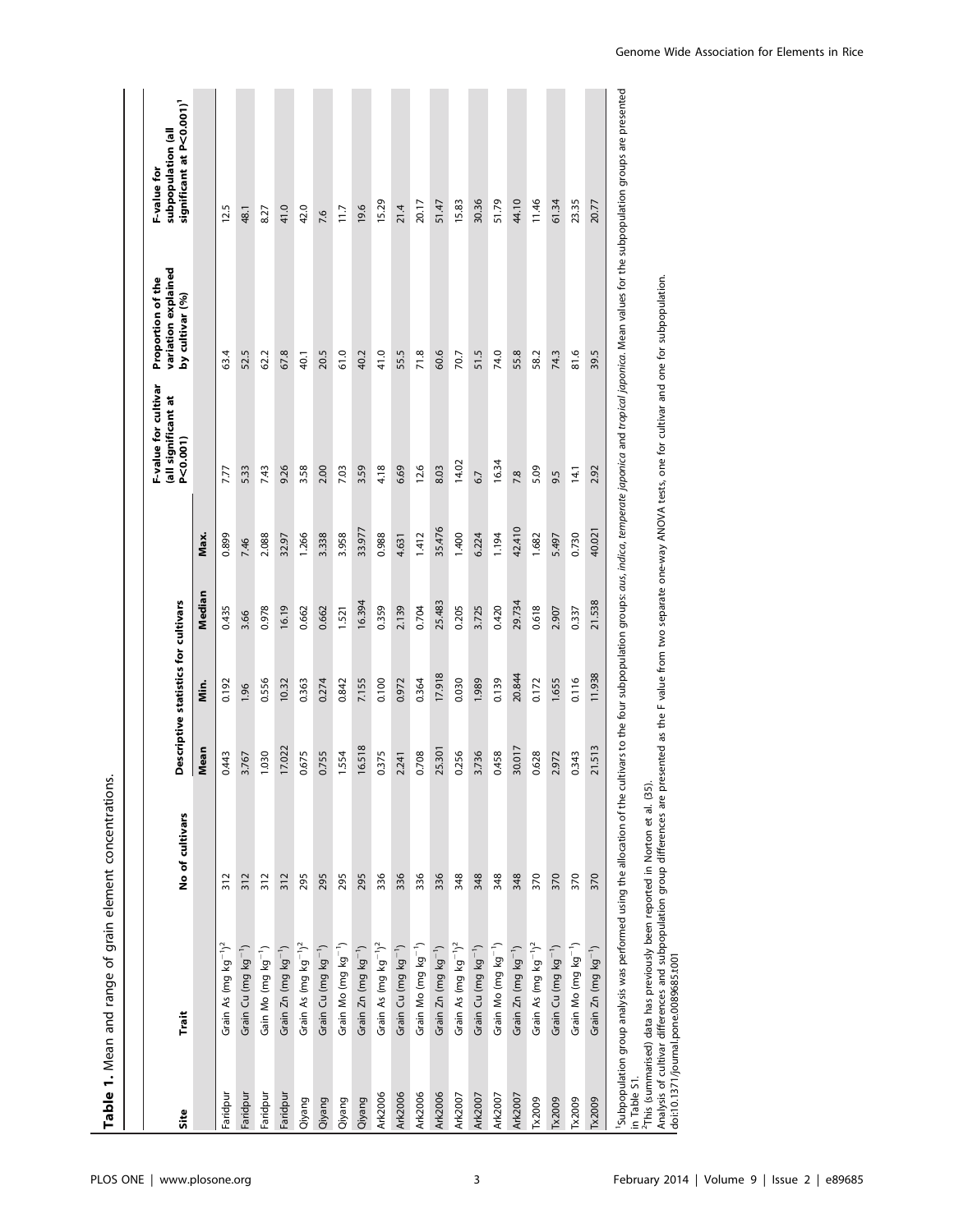Table 2. Cultivars which were in either the upper (high grain zinc) or lower (low grain zinc) 20% in all of the five field trials.

| <b>Cultivar name</b> | Subgroup           | <b>Grain zinc</b><br>concentration |  |
|----------------------|--------------------|------------------------------------|--|
| Gharib               | indica             | Low                                |  |
| JC 117               | indica             | Low                                |  |
| LD 24                | indica             | Low                                |  |
| <b>Bulgare</b>       | temperate japonica | High                               |  |
| DZ 193               | aus                | High                               |  |
| Estrela              | admix              | High                               |  |
| Jamir                | aus                | High                               |  |
| Khao Tot Long 227    | aus                | High                               |  |

The value is based on the mean grain zinc value in the cultivars which are common across the five trials.

doi:10.1371/journal.pone.0089685.t002

## Identification of Quantitative Trait Loci Common Across Multiple Environments

As the population was grown across multiple sites, the stability of the QTLs across multiple environments was explored. As described in the methods section, a SNP was called significant if the P-value was  $\leq 0.0001$  and with a minor allele frequency (MAF) .5%. The significant SNPs had to be within 200 kb of each other to be considered close enough to be the same genomic region. A value of 200 kb was selected as this was the estimated global linkage disequilibrium (LD) previously employed in this rice population [5]. There were a total of 17 chromosomal regions where significant SNPs were associated with a trait (e.g., arsenic)

within one or more analyses across two field experiments (Figures 1–4). For example, with grain copper significant SNPs at the top of chromosome 5 at approximately 0.95 Mb, were associated with the analysis of ''all'' accessions and the tropical japonica subpopulation at the Qiyang field site, and in the same region in ''all'' accessions at the Arkansas field site in 2006 SNPs. Of these 17 locations, six of them were located with a previously detected QTL [17,22]. Details of these six locations are presented in Table 3; one of them is for arsenic, two for copper, one for molybdenum and two for zinc. Due to the uncertainty of the mapping position of the previously detected QTLs, the physical range they cover is quite large. This means that there is a chance that the co-localisation of SNPs within a previously identified QTL region may be down to chance rather than co-localisation.

The arsenic association localises with a previously detected QTL on chromosome 5 originally identified in a 'Lemont'  $\times$ 'TeQing' recombinant inbred line (RIL) mapping population ([22]; Lemont is a tropical japonica cultivar from the USA and TeQing is an indica cultivar from China). In the current study, the significant arsenic association was detected in the aus subpopulation and ''all'' accessions in the Arkansas 2007 field site, and the aus subpopulation at the Qiyang field site. One of the copper associations is on chromosome 1 where significant SNPs from the tropical japonica subpopulation GWA mapping from the Arkansas 2006 field site and the indica subpopulation GWA mapping from the Texas field site co-localise with a QTL detected in the 'Bala' (derived from a cross between an *indica* and *aus* cultivar)  $\times$ 'Azucena' (tropical japonica) mapping population [17]. The second copper association which localises with a QTL on chromosome 5, where significant SNPs were detected in both the "all" accessions analysis and the tropical japonica subpopulation at the Qiyang field site and the ''all'' accessions analysis at the Arkansas 2006 field site.



Figure 1. GWA mapping of grain arsenic concentration at the five field sites across the 12 rice chromosomes. Data points represent SNPs significantly associated ( $p<0.0001$ ) with the trait and which have a MAF  $>5%$ . Significant SNPs from different experiments are displayed with different coloured symbols: 2006 Arkansas are red, 2007 Arkansas are black, 2009 Texas are blue, Faridpur are green, and Qiyang are grey. Analyses of the combined subpopulation groups and separate subpopulations are represented by different symbols: combined analysis = X,  $\alpha$ us = circle, indica = square, tropical japonica = triangle, temperate japonica = inverted triangle. Yellow highlighted bars indicate regions of mapped QTLs for grain arsenic concentration (21, 22). Dotted lines indicate chromosome ends. doi:10.1371/journal.pone.0089685.g001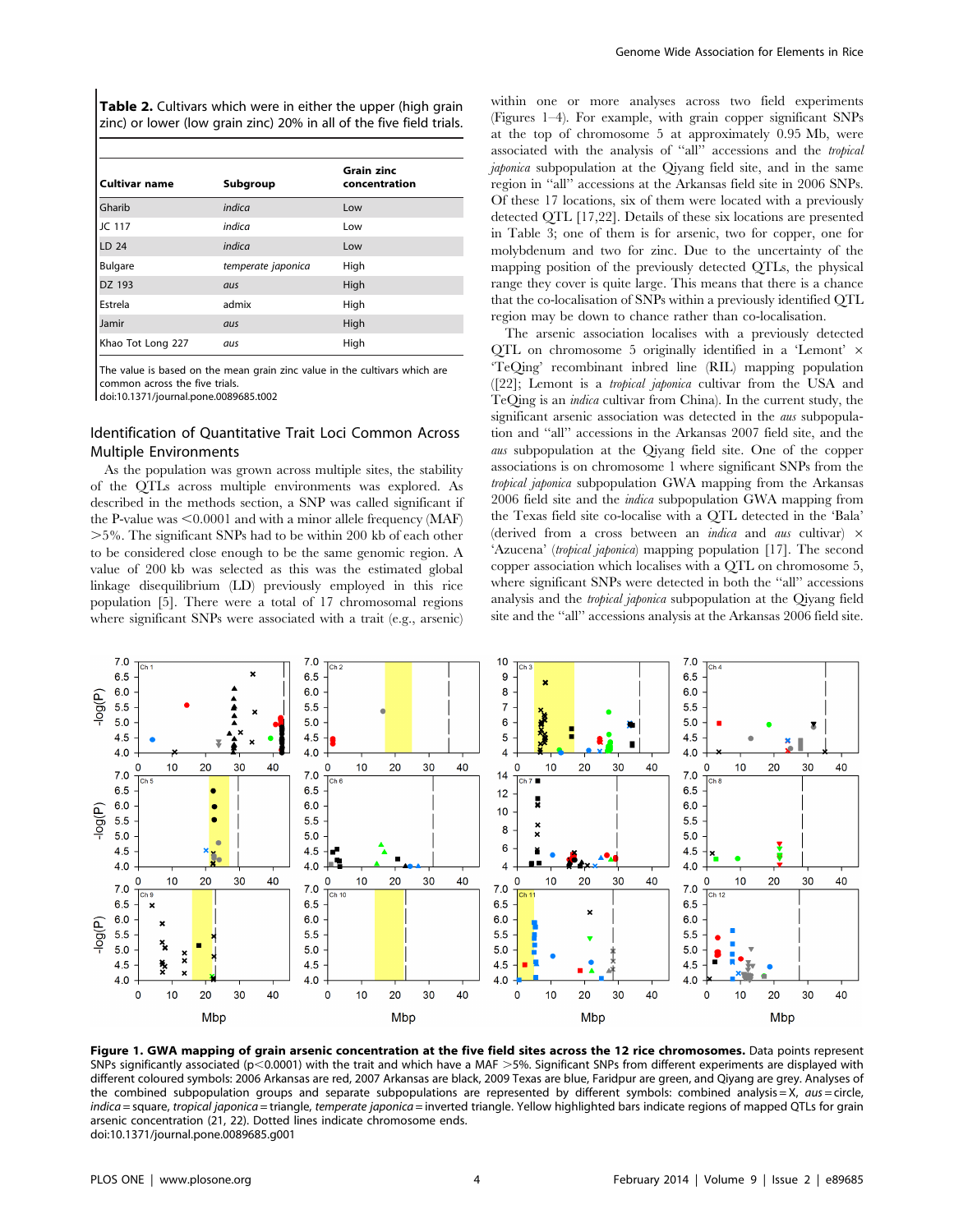

Figure 2. GWA mapping of copper concentration at the five field sites across the 12 rice chromosomes. Data points represent SNPs significantly associated ( $p$ <0.0001) with the trait and which have a MAF >5%. Significant SNPs from different experiments are displayed with different coloured symbols: 2006 Arkansas are red, 2007 Arkansas are black, 2009 Texas are blue, Faridpur are green, and Qiyang are grey. Analyses of the combined subpopulation groups and separate subpopulations are represented by different symbols: combined analysis = X,  $aus = circle$ , indica = square, tropical japonica = triangle, temperate japonica = inverted triangle. Yellow highlighted bars indicate regions of mapped QTLs for grain copper concentration (17, 21, 22). Dotted lines indicate chromosome ends. doi:10.1371/journal.pone.0089685.g002

This QTL for copper was previously detected in the population of TeQing-into-Lemont introgression lines (TILs; [22]).

The significant SNPs which were associated with grain molybdenum were in the same genomic region as a previously



Figure 3. GWA mapping of molybdenum concentration at the five field sites across the 12 rice chromosomes. Data points represent SNPs significantly associated ( $p$ <0.0001) with the trait and which have a MAF >5%. Significant SNPs from different experiments are displayed with different coloured symbols: 2006 Arkansas are red, 2007 Arkansas are black, 2009 Texas are blue, Faridpur are green, and Qiyang are grey. Analyses of the combined subpopulation groups and separate subpopulations are represented by different symbols: combined analysi=Xs,  $\alpha$ us=circle, indica = square, tropical japonica = triangle, temperate japonica = inverted triangle. Yellow highlighted bars indicate regions of mapped QTLs for grain molybdenum concentration (17, 21, 22). Dotted lines indicate chromosome ends. doi:10.1371/journal.pone.0089685.g003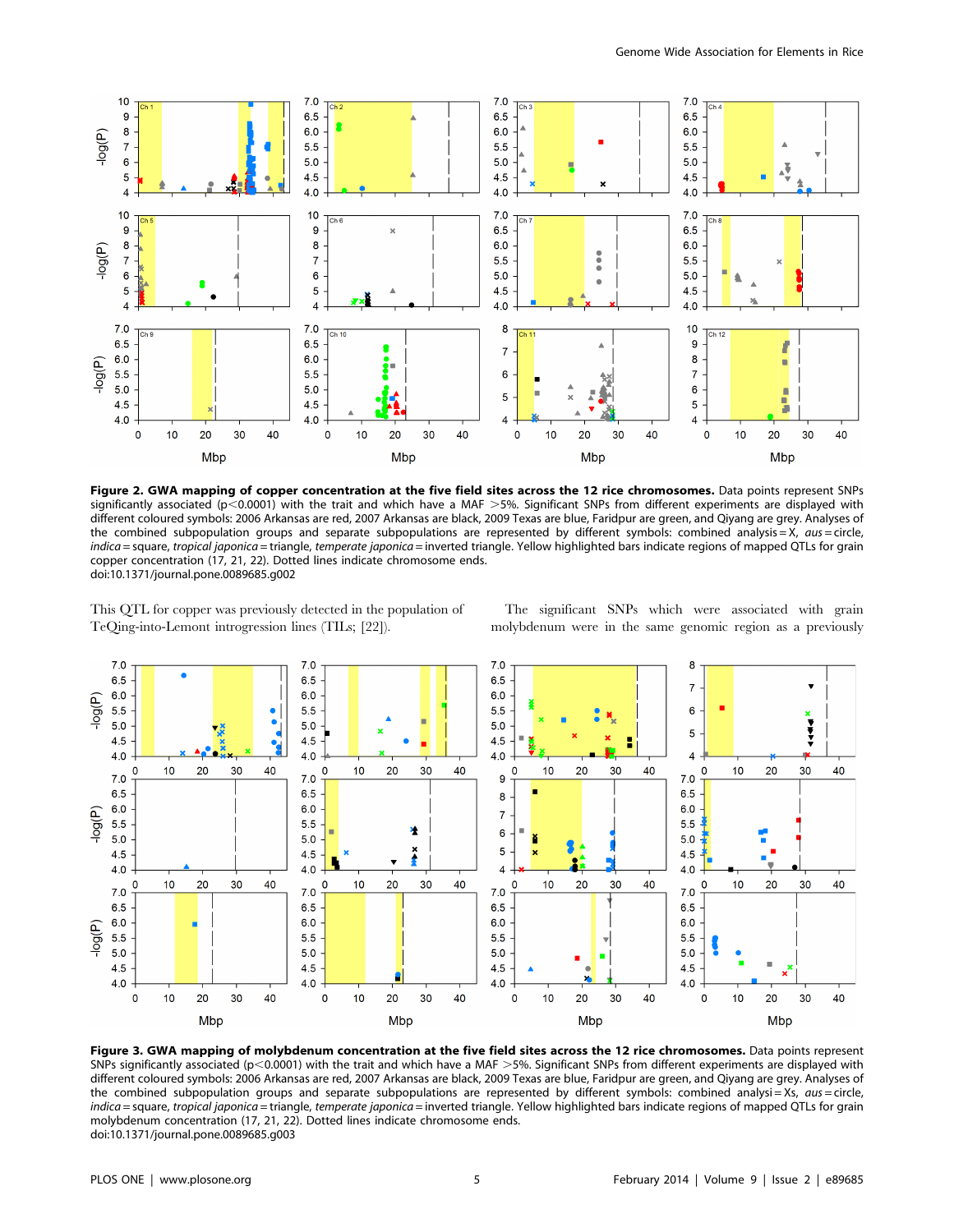

Figure 4. GWA mapping of zinc concentration at the five field sites across the 12 rice chromosomes. Data points represent SNPs significantly associated ( $p$ <0.0001) with the trait and which have a MAF >5%. Significant SNPs from different experiments are displayed with different coloured symbols: 2006 Arkansas are red, 2007 Arkansas are black, 2009 Texas are blue, Faridpur are green, and Qiyang are grey. Analyses of the combined subpopulation groups and separate subpopulations are represented by different symbols: combined analysis = X,  $aus = circle$ , indica = square, tropical japonica = triangle, temperate japonica = inverted triangle. Yellow highlighted bars indicate regions of mapped QTLs for grain zinc concentration (15–17, 20, 21, 22). Dotted lines indicate chromosome ends. doi:10.1371/journal.pone.0089685.g004

identified QTL on chromosome 10. The SNPs were detected in the aus subpopulation in Texas and the indica subpopulation at the Arkansas field site in 2007, while the QTL was detected in the Lemont  $\times$  TeQing TIL population [22].

For zinc, significant SNPs on chromosome 9 were associated with grain zinc in the *indica* subpopulation at the Oiyang field site and in the aus subpopulation in the Arkansas field site in 2007. In the Lemont  $\times$  TeQing TIL population a QTL had previously been detected in this same region [22]. On chromosome 7 between 11.3 Mb to 14.6 Mb there were a large number of SNPs associated with grain zinc. SNPs in this region were from the ''all'' accessions analysis and the aus subpopulation analysis at Faridpur and the aus subpopulation at the Texas field site. These SNPs localise with previously identified grain zinc QTLs [17]. What makes this region of added interest is that it spans such a large distance, 3.3 Mb, approximately 16 times greater than the LD distance proposed by Zhao et al. for the whole population [5]. The significant SNPs that span this region were from the aus subpopulation analysis (SNPs from the ''all'' accessions population analysis were only at  $\sim$ 14.6 Mb). This would indicate that either LD is greater for the *aus* subpopulation within this region or that this region contains multiple QTLs for grain zinc. Previously, it was demonstrated that LD varied for the different rice subpopulations [3,41], but in none of the subpopulations was the LD 3 Mb. It has also been shown that rice LD is variable depending on the genomic region [3]. An explanation of why LD could be larger in this region is that this region was under recent selection within the *aus*. In A. thaliana it was demonstrated that LD is 10 times greater around the FLOWERING LOCUS C (FLC) compared to the whole genome LD [42]. The FLC contains the vernalization-response gene FRIGIDA (FRI) with the FRI gene undergoing a recent positive selection [43].

Also of note is the observation, clearly seen in Figures 1–4, that there were a number of associations that were only detected in a

| <b>Table 3.</b> Co-localisation of significant SNPs from multiple field experiments detected in this study and previously detected QTLs. |  |  |  |  |
|------------------------------------------------------------------------------------------------------------------------------------------|--|--|--|--|
|------------------------------------------------------------------------------------------------------------------------------------------|--|--|--|--|

| l Trait         | Chromosome | <b>Position</b><br>of SNPs (Mb) | GWA mapping experiments where significant SNP(s)<br>were detected | Population in which QTLs were detected<br>in same region |
|-----------------|------------|---------------------------------|-------------------------------------------------------------------|----------------------------------------------------------|
| As              |            | ~22.3                           | Arkansas 2007 ("all" and <i>aus</i> ); Qiyang ( <i>aus</i> )      | Lemont $\times$ TeQing RIL (22)                          |
| l Cu            |            | $-32.6$                         | Arkansas 2006 (tropical japonica); Texas (indica)                 | Bala $\times$ Azucena (17)                               |
| $ $ Cu          | 5          | $~1$ 0.9                        | Arkansas 2006 ("all"); Qiyang ("all" and tropical japonica)       | Lemont $\times$ TeQing TIL (22)                          |
| <b>I</b> Mo     | 10         | ~1.5                            | Arkansas 2007 (indica); Texas (aus)                               | Lemont xTeQing TIL (22)                                  |
| Iz <sub>n</sub> |            | $11.3 - 14.6$                   | Faridpur ("all" and aus); Texas (aus)                             | Bala $\times$ Azucena (17)                               |
| l Zn            | 9          | ~18.0                           | Arkansas 2007 (aus); Qiyang (indica)                              | Lemont $\times$ TeQing TIL (22)                          |

doi:10.1371/journal.pone.0089685.t003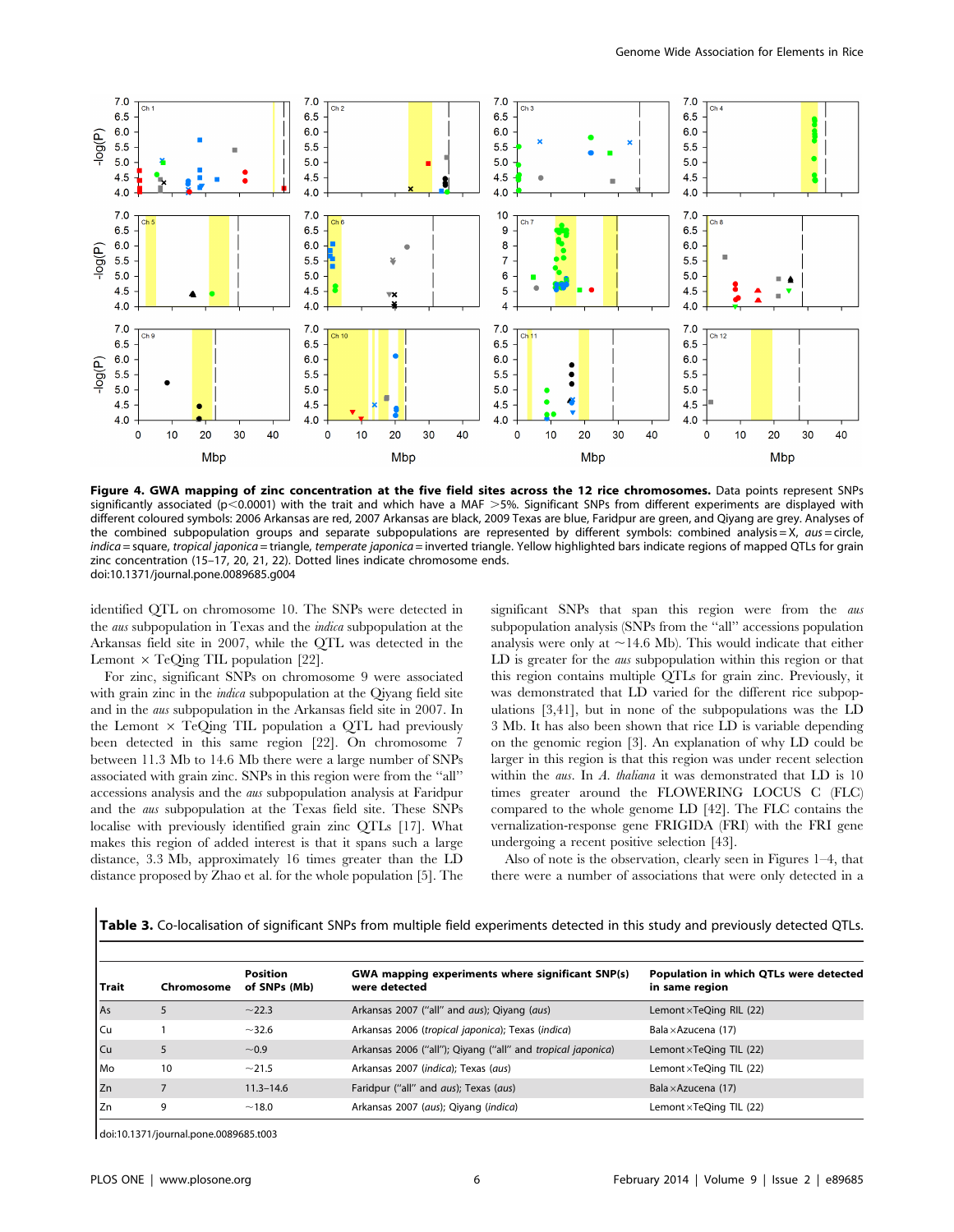single location/year analysis that co-localise with previously detected QTLs (Figures 1–4). For brevity, these are not discussed individually here.

## Identification of Quantitative Trait Loci Common Across Years

As well as addressing environmental stability of QTLs, the yearto-year stability of QTLs was explored. In 2006 and 2007 the panel was grown at the same site in Arkansas, using a nearby field area (equivalent soil) and identical field management practices. The correlations of the traits across both years are presented in Figure S1 revealing high significance  $(P>0.001)$  and r values of 0.407 copper; 0.407 arsenic; 0.555 molybdenum and 0.630 zinc. There is only one region where SNPs with a P-value below the threshold of 0.0001 were present for the same trait across both years. This was on chromosome 1 at 42 Mb where there were SNPs associated with arsenic within the aus subpopulation. The lack of year-to-year stability for QTLs is unexpected, as it could be predicted that the largest driving forces for the accumulation of different concentrations of elements within grains would be soil chemistry which should vary relatively little as the plants were grown in nearby field areas (equivalent soil type) using essentially identical field management practices in two consecutive years. However, if other factors like grain yield and flower time have an effect on the accumulation of the elements in the grain then this year-year variation in QTLs may not be unexpected. It has been shown that QTLs for both yield and flowering time can be either stable or unstable across years [44,45]. QTL stability is discussed further below.

## Identification of Common Significant SNPs using Enrichment Analysis

A second method of determining if the same genomic regions have a significant effect on the accumulation of elements across different field experiments was performed. For this method the 1% most highly significant SNPs ( $\sim$ 369 SNPs) for each trait separately (e.g., arsenic), based on p-value, were compared across all the GWA studies analysed per individual location. This analysis was performed on the GWA studies only across ''all'' accessions analysis and the 1% most significant SNPs were selected regardless of the minor allele frequency (MAF) value. Where a SNP was detected in four of the five sites it is reported in Table 4. There were no individual SNPs present in the top 1% for more than three of the five GWA studies for copper. For arsenic and zinc GWA studies there was only a single SNP present in the top 1% in four of the five site analyses at 24.69 Mb on chromosome 3 and 22.26 Mb on chromosome 3, respectively. However, for molybdenum GWA mapping there were 13 SNPs that were present in the top 1% for four site analyses, and one present in all GWA studies. A number of these molybdenum-associated SNPs were within 200 kb of each other. For example, on chromosome 3 there were four significant SNPs between 27.63–27.67 Mb.

## Candidate Genes Near Associated SNPs

For the elements measured in the rice grains in this study, there is varying knowledge on the molecular mechanisms of their uptake, transport and accumulation in plants. To test if candidate genes involved in the uptake, transportation or accumulation of these mineral elements were located near associated SNPs, two approaches were taken. For arsenic, copper and zinc, a small subset of candidate genes were tested, with all these genes having a known function for transporting these elements in rice. The transporters of molybdenum are unknown in rice, but transporters of molybdenum have been identified in other plant species [37], therefore the rice orthologues of these genes were tested to see if they were associated with significant SNPs detected in this study.

For arsenic transport in rice, Lsi1 (a NIP type aquaporin) and Lsi2 (a silicon/arsenite efflux carrier) have been identified as inter and extra cellular transporters of arsenic [46]. The gene encoding LSI1 is located on chromosome 2 at 31266245–31269960 bp (LOC Os02g51110) (Rice Genome Annotation Project (RGAP) (http://rice.plantbiology.msu.edu)), whereas the gene encoding LSI2 is located on chromosome 3 at 432878-430478 bp (LO-C\_Os03g01700). There were no significant SNPs associated with grain arsenic within 200 kb of either of these two genes.

For molybdenum there are four known transporter genes in plants [37], MOT1 and its homologue MOT2 in A. thaliana, plus SHST1 in Stylosanthes hamata and MOT2 (not a homologue of A. thaliana MOT1) from Chlamydomonas reinhardtii [39,47–49]. The closest rice orthologue(s) for these four known transporter genes were identified using BLASTp analysis against the RGAP as describe in the methods section. For a number of these orthologues there are significant SNPs within 200 kb of the candidate genes (Figure 3) as described in the paragraph below. For the MOT1 orthologue on chromosome 8 (LOC\_Os08g01120) there were significant SNPs for grain molybdenum detected at the Texas field site within the ''all'' accessions analysis. Also of note, a QTL in this region was identified in a Bala  $\times$  Azucena mapping population [21] as well as within two Lemont  $\times$  TeQing progeny populations [22]. For the highest BLASTp hit of the SHST1 gene on rice chromosome 3 (LOC\_Os03g09970), there were significant SNPs associated with grain molybdenum concentration within 200 kb of the orthologue. The SNPs that were significant at this location were detected within the ''all'' accessions analysis at the Faridpur field site and within the ''all'' accessions analysis and temperate japonicas subpopulation analysis at the Arkansas field site in 2006. The other two SHST1 orthologues in rice were not near significant SNPs. For the A. thaliana MOT2 orthologue on rice chromosome 1 (LOC\_Os01g45830) there were significant SNPs detected within 200 kb for the Texas ''all'' accessions analysis, while for MOT2 from C. reinhardtii there were no SNPs significantly associated with grain molybdenum for either of the two rice orthologues. The location of significant SNPs associated with grain molybdenum at three of the four known plant molybdenum transporters suggests these genes are likely rice molybdenum transporters.

There are a number of genes (and gene families) that have been identified as being involved in the uptake, transport, and accumulation of copper and zinc in plants (for review see White and Broadley; [50]). These include, but are not limited to, the  $\zeta I\!P$ (Zinc-regulated transporter (ZRT), Iron-regulated transporter (IRT)-like protein) family, YSL (yellow stripe-like) proteins, HMA (heavy metal transporting ATPase) family, MTPs (metal tolerance proteins), COPT (COPper Transporter)/Ctr (Copper transporter) family, metallotheioneins, copper chaperone proteins, and NRAMPs (Natural Resistance Associated Macrophage Proteins). Some of these gene families have been implicated in the transport of copper and zinc as well as other elements such as iron, magnesium and cadmium. As there are such a large number of genes implicated in the transport of copper and zinc in plants, we limited our analysis to only those that have been directly identified as having a role in the uptake, transport, and accumulation of these elements in rice. For zinc, six  $\mathcal{Z}IP$  genes ( $\mathcal{Z}IP1$ , 3, 4, 5, 7a and 8) have all been identified as being directly involved in rice zinc transport [23,51–55]. However, there were no significant SNPs associated with zinc accumulation within 200 kb for any of these genes.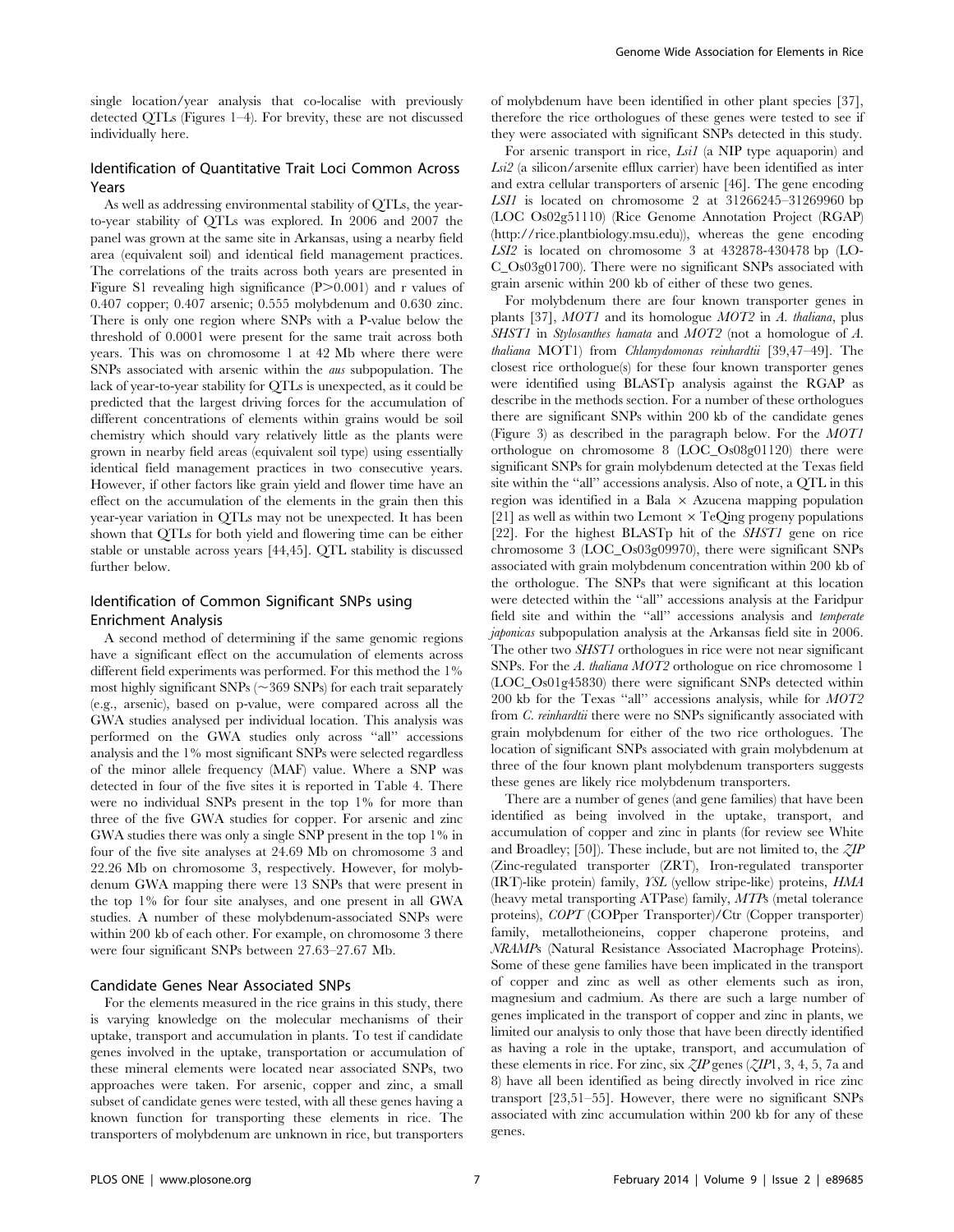Table 4. SNPs identified in GWA studies as being in the top 1% most significant in at least four of the five field sites, with site identified with Y.

|              |                |       |            | <b>Field Site</b> |                          |                          |                          |                          |
|--------------|----------------|-------|------------|-------------------|--------------------------|--------------------------|--------------------------|--------------------------|
| <b>Trait</b> | Ch.            | Mb    | <b>SNP</b> | ARK06             | ARK07                    | <b>TX09</b>              | <b>FAR</b>               | QIY                      |
| As           | 3              | 24.69 | ud3001374  | Y                 | $\overline{\phantom{0}}$ | Y                        | Y                        | Y                        |
| Mo           | $\overline{2}$ | 29.29 | id2012831  | Y                 | $\qquad \qquad -$        | Y                        | Y                        | Y                        |
| Mo           | 3              | 27.63 | id3012036  | Y                 | $\overline{\phantom{0}}$ | Y                        | Y                        | Y                        |
| Mo           | 3              | 27.67 | dd3000580  | Υ                 | $\qquad \qquad -$        | Y                        | Υ                        | Y                        |
| Mo           | 3              | 27.67 | id3012159  | Υ                 | $\overline{\phantom{0}}$ | Y                        | Υ                        | Y                        |
| Mo           | 3              | 27.67 | id3012161  | Y                 | Y                        | Y                        | Y                        | Y                        |
| Mo           | 3              | 28.11 | id3013000  | Y                 | $\overline{\phantom{0}}$ | Y                        | Y                        | Y                        |
| Mo           | 3              | 28.12 | id3013065  | Y                 | $\overline{\phantom{0}}$ | Y                        | Y                        | Y                        |
| Mo           | 4              | 5.30  | id4002236  | Υ                 | $\overline{\phantom{0}}$ | Y                        | Y                        | Y                        |
| Mo           | 4              | 29.85 | id4010041  | Υ                 | $\qquad \qquad -$        | Y                        | Υ                        | Y                        |
| Mo           | 4              | 30.69 | id4010426  | Y                 | Y                        | $\overline{\phantom{0}}$ | Y                        | Y                        |
| Mo           | 5              | 15.70 | id5006313  | Υ                 | $\overline{\phantom{m}}$ | Y                        | Y                        | Y                        |
| Mo           | 8              | 0.09  | id8000032  | Υ                 | Y                        | Y                        | $\overline{\phantom{0}}$ | Y                        |
| Mo           | 8              | 0.17  | wd8000030  | Y                 | Y                        | Y                        | $\overline{\phantom{m}}$ | Y                        |
| Mo           | 8              | 0.65  | id8000230  | Υ                 | Y                        | Y                        | Y                        | $\overline{\phantom{0}}$ |
| Zn           | 3              | 22.26 | id3010343  | Υ                 | $\overline{\phantom{0}}$ | Y                        | Y                        | Y                        |

doi:10.1371/journal.pone.0089685.t004

For copper, there is evidence that a number of the COPT genes (COPT1, 2, 3, 4, 5, 6 and 7) transport copper in rice [56,57].  $COPT1$  (LOC\_Os01g56420) and  $COPT2$  (LOC\_Os01g56430) are neighbouring genes on rice chromosome 1 at 32523328– 32524183 bp and 32526290–32526942 bp, respectively. For COPT1 and COPT2 there were a large number of SNPs significantly associated with grain copper concentration in the analysis conducted for the tropical japonica subpopulation at the Arkansas field site in 2006 (Figure 2). There were no other significant SNPs associated with grain copper located within  $200$  kb of the other  $\it{COPT}$  genes.

#### Lack of Co-localisation for Quantitative Trait Loci

One of the most striking results of this study was the lack of consistency of the detection of associations across multiple sites. Some stability of QTLs across years may have been expected as it has been demonstrated that for the traits measured in this study there is high genetic broadsense heritability [17,21,22] and in this study the variation explained by genetic variation is between 20– 74% (Table 1). Using the conventional approach of GWA mapping (using a P-value and MAF cut off) no associations were detected in more than two field sites at any one genomic location (Figures 1–4). This improved slightly when using the SNP enrichment method, where a number of SNPs were detected in four or five field experiments (Table 4). However, this general lack of co-localisation of significant associations across multiple sites indicates the large effect that the environmental conditions had on the underlying genetics. Previously Zhao et al. [5] observed the effect that different environments can have on the flowering time GWA mapping. It may not be surprising that the environment will have such a large effect on the grain accumulation of elements from the soil, like arsenic which is discussed below as an example.

Arsenic is not an essential element for plants so it is unlikely that a mechanism has evolved specifically for its uptake. Furthermore, arsenic's bioavailability in the environment is complex. A relationship between soil arsenic concentration and accumulation in grains has been demonstrated but is not particularly strong and in some cases not linear [58,59]. Also, under anaerobic conditions arsenic is mainly present as arsenite while under aerobic conditions it is present as arsenate [60]. This is important in terms of bioavailability at the time of flowering and grain loading, as different cultivars will flower at different times, and if the soil conditions are different (especially in relation to redox state) this could affect the species of arsenic which is bioavailable and which uptake mechanism it would be utilising. It was shown in a number of the field sites, for the cultivars used in this study, that there were significant differences for grain arsenic when the cultivars were grouped based on flowering time [35]. Flowering time has also been shown to have an effect on the mapping of arsenic QTLs. In the study by Norton et al. [17] large effect arsenic QTLs (which had previously co-localised with flowering time QTLs) were not detectable when the data was corrected for variations in flowering time. It has also been demonstrated that environment greatly affects the accumulation of arsenic [31,34,35]. Additionally, it has been demonstrated that there is a genotype by environment interaction for the accumulation of arsenic [31], so having different genomic regions being significant in different environments may be related to differing environmental adaptation of the cultivars. Research evaluating the importance of flowering time to the genotype by environment interaction for grain elements is required.

The most likely environmental factors that might explain QTL  $\times$  environment interactions include climate, day length (as it impacts flowering) and soil chemistry. Mean monthly maximum and minimum temperatures for the four field sites during the experimental period are given in Table S2. The monthly averages for daily high and low temperatures during the Texas 2009 season (planted  $5/5/2009$ ) were, on average,  $5^{\circ}$ C warmer than those experienced in the two Arkansas seasons, while the temperatures during the Faridpur, Bangladesh winter (dry) growing season, and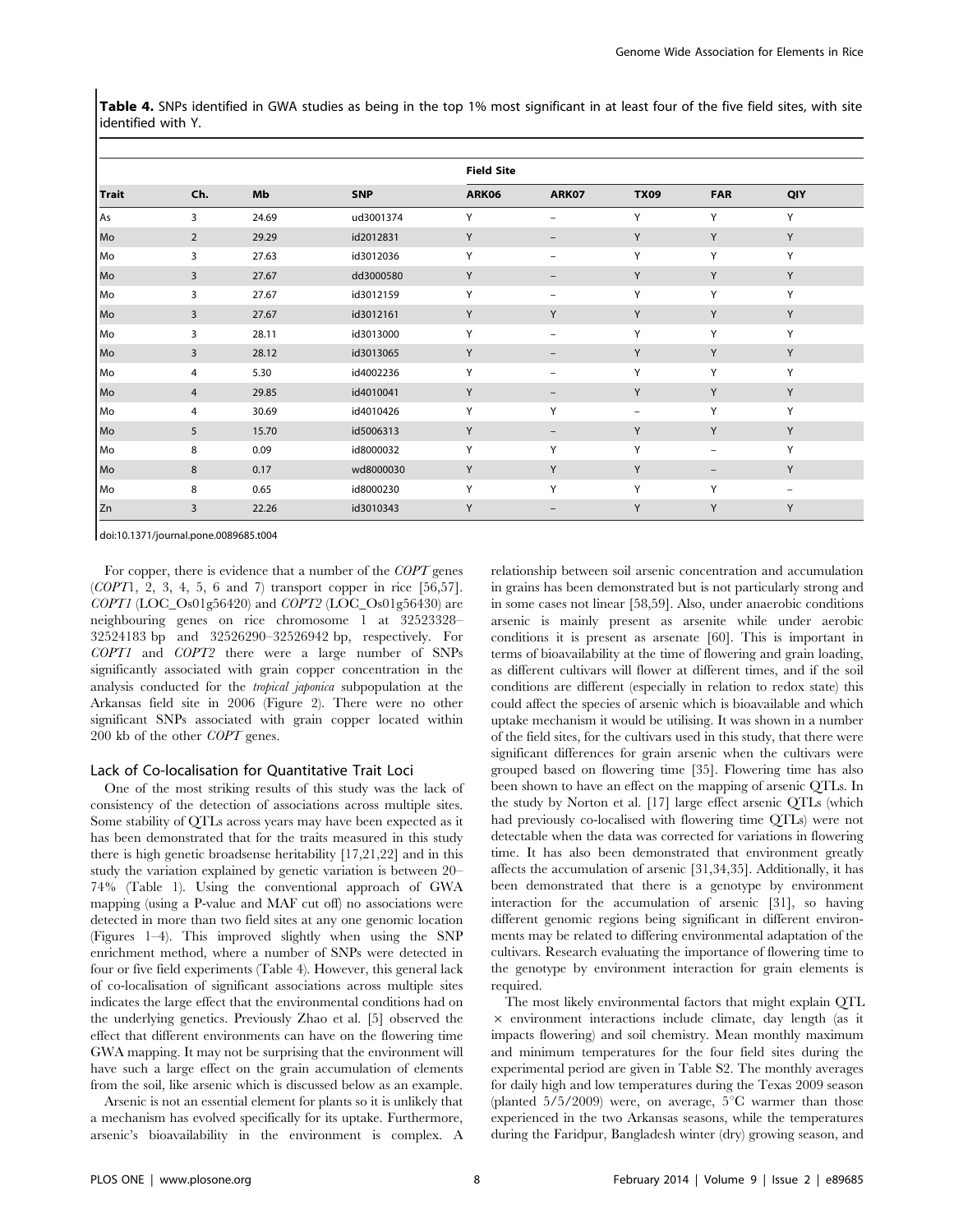the Qiyang, China 2009 summer season were approximately 3 and  $8^{\circ}$ C cooler than those of the Arkansas, growing season, respectively. In the US sites, complete data is available for temperature allowing a comparison between Arkansas experiments in 2006 and 2007 (data not shown). While the monthly averages determined from daily high and low temperatures for the primary rice growing season (May – October) in Arkansas were nearly identical between 2006 and 2007, there was a cool spell one week after planting in 2007, while the 2006 planting was followed by warm temperatures, resulting in slowed growth of the 2007 seedlings ultimately reflected in the fact that heading dates were, on average, 2 weeks later in 2007 than in 2006 in spite of the 4 days earlier planting. The observations above might suggest temperature has a strong role in determining plant growth and ultimately grain element composition but with so little data (in terms of sites) validation or quantification are, as yet, impossible.

Another factor that could also affect the detection of QTLs across multiple years is the different experimental setups that were used. The field management was performed differently for each site, generally reflecting the common practises (except the Texas field site) of rice cultivation in the region. The Texas field site was kept flooded until harvest, a practise not carried out at the other field sites. These differences in field management may have contributed to the lack of consistency of QTLs across field sites.

## Considerations for Genome Wide Association Studies in Rice

A potential limitation with the analysis conducted here is the small number of genetic markers at present, a total of 36,901 across the genome, which equates to 1 marker every  $\sim$ 11.7 kb. This becomes more of an issue when looking at the number of markers within the subpopulations as not all markers are informative (polymorphic) in all subpopulations. For example, the temperate japonica subpopulation analysis only uses 13,295 SNPs which equates to 1 SNP every  $\sim$ 32.2 kb. Therefore, the addition of more markers to this population in the near future with a high density rice array (SR McCouch, personal communication June 26, 2013) should improve the resolution at which mapping could be done. The population used in this study is an excellent germplasm collection representing the wide geographical and ecological diversity of rice [7]. This diversity means that a large number of haplotypes will be present, but a method has to be adopted to remove the population structure, in this case a mixed model approach. The study conducted by Huang et al [3] overcame part of the problem of population structure by conducting GWA mapping using only indica cultivars. Using populations with high levels of genetic diversity and those with less population structure has advantages and disadvantages. Zhao et al. [5] highlighted some of these issues when using a diverse population and a mixed model mapping approach; when alleles segregate in only one subpopulation (e.g., temperate japonica) the mixed model approach will miss these associations, however if the alleles segregate across multiple subpopulations the mixed model has the best power to identify them. The approach of using a single subpopulation [3] is limited in that it does not include as much genetic diversity as a population containing all the subgroups of rice, however, using a single population does allow a large population with little or no structure to be analysed. For rice, other local populations are being developed; this includes an *aus* population where the accessions have been collected from Bangladesh and India [61]. For A. thaliana a regional population (RegMap) has been developed for GWA mapping [62]. This panel comprises of 1307 accessions with known geographic locations for  $\sim$ 1200 accessions [63]. Using this population of A. thaliana, GWA

mapping within both global and regional populations can be performed, which allows for the comparison of the genetic basis of adaptation of traits within ecologically different subsets [62]. If the number of accessions within the rice diversity panel were increased a similar approach could be adopted in rice.

The data presented here have been analysed using the standard methods for this population [4,5]. Recently Korte et al. [64] developed a method called multi-trait mixed model (MTMM), which is a mixed model approach using correlated traits. This method can be used on the data set produced here in two different ways: firstly it could be used to look at the same trait across multiple environments to identify genes that are involved in differential responses to the environment. Secondly, as a number of elemental concentrations are correlated within rice grains [22,65], by using more phenotype data (for example grain iron, cadmium, selenium, magnesium and manganese concentrations) it is possible to increase the power of the GWA studies to identify common associations.

## Summary

GWA mapping of grain composition for four elements in rice plants grown in five experiments has revealed associations with a complex pattern of  $\overline{OTL} \times$  environment interaction. Despite this complexity a number of loci and candidate genes have been highlighted by the GWA mapping for future research. These include loci where QTLs have previously been detected for arsenic, copper, molybdenum and zinc (Figures 1–4), and loci close to known transporters of copper (COPT1 and COPT2) as well as orthologues of molybdenum transporters (MOT1, MOT2, and SHST1).

## Materials and Methods

#### Rice Mapping Population

The cultivars used in this study were from an established rice diversity panel [5,7–9]. The RDP1 panel consists of 421 O. sativa cultivars collected from 79 countries, and has representatives from each of the major rice subpopulations (indica, aus, tropical japonica, temperate japonica and aromatic (Group V)) [5]. The cultivars were genotyped using 44,000 SNPs leading to the identification of 36,901 high-performing SNPs [5].

#### Field Experiment

The experimental design and rice growth conditions have previously been described in Zhao et al. [5] and Norton et al. [35]. A total of 312 O. sativa cultivars were grown at the Faridpur field site (in a farmer's field where permission had been granted) and at the Qiyang field site (Red Soil Experimental Station) 295 were grown. At both these sites the plants were transplanted in a randomised complete block design (RCBD) with four replicates. Plants were hand transplanted and each replicate consisted of 10 hills (one plant per hill) 20 cm apart. Each row was sown 20 cm apart from the previous, and every other row was a check variety. All the grains from all of the panicles from the six central plants from each row were harvested by hand, and a subsample of the grain was dehusked for elemental analysis.

For the field site in Arkansas (University of Arkansas Rice Research and Extension Center), the field layout in both years was a RCBD with two replications. In 2006 336 cultivars were sown in to the field and in 2007 348 cultivars were sown. Seeds of each cultivar were planted with a drill seeder about 2 cm deep in a single row 5 m long with spacing of 25 cm between each plant and 50 cm between the rows. Three representative plants were harvested by hand for the grain elemental determination.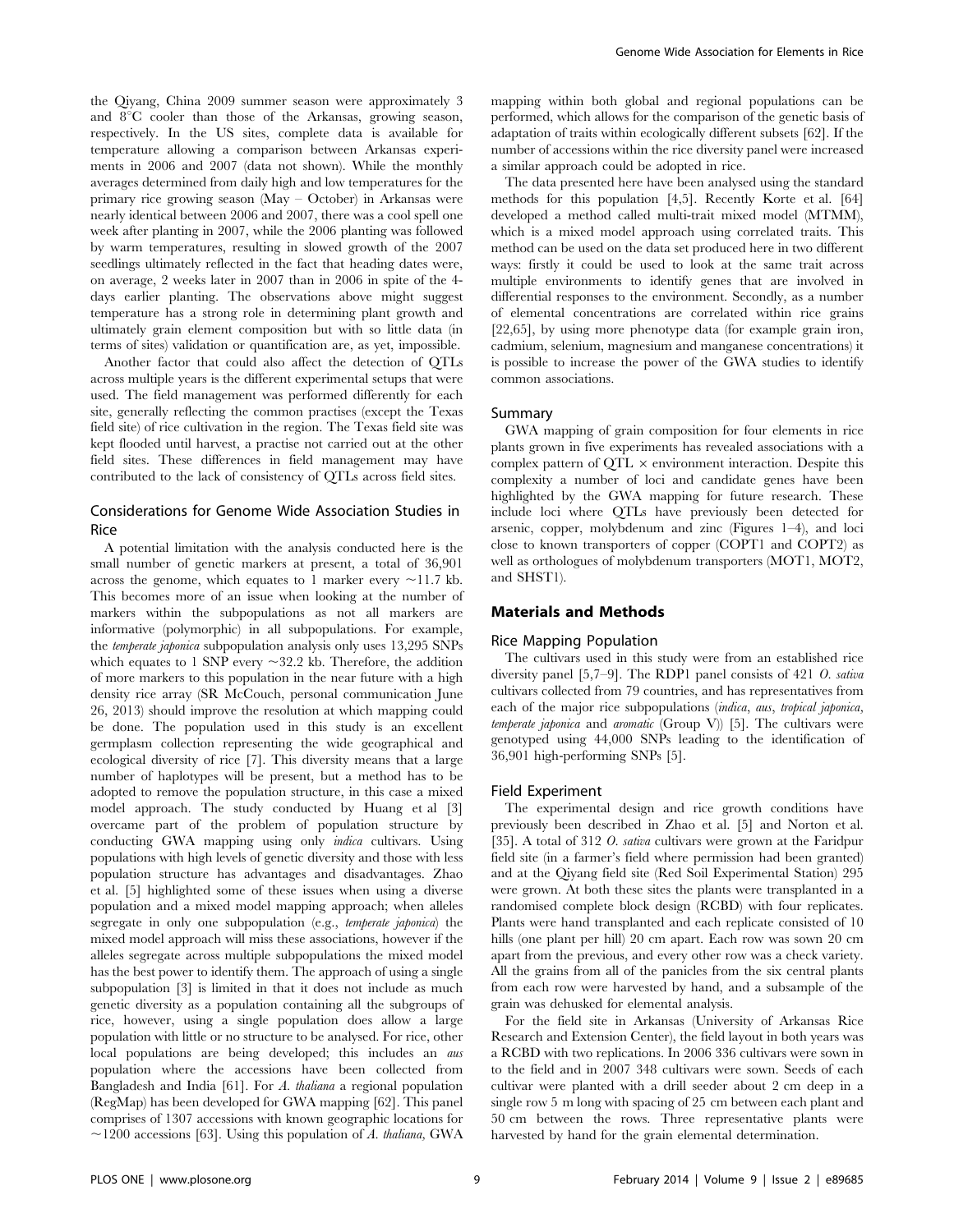For the field site in Texas (Texas A&M AgriLife Research Center), 370 cultivars were grown using a RCBD with three replications. Plots were planted using the same methods as those used in Arkansas. Five seeds per cultivar were drill-seeded  $\sim$  2 cm deep into 13 cm length lines, hereafter called hills. Five hills were planted per row with 61 cm between hills within each field-row, and 25 cm between rows. Genotypes were represented by one hill per replication. Twenty fully mature seeds per hill were dehusked, from which three seeds were randomly selected for elemental analysis. The fields were fertilized in accordance with standard production systems in each growing area (see Norton et al. [35] for more details of soil fertility and amendments), and flooded in the seedling stage. In Texas, the flood was maintained until all plots were mature and harvested by hand. In all other locations, fields were drained prior to harvest.

#### Grain Element Composition Analysis

The methods for total element analysis were different as the optimised standard procedures at the institutes where the samples were analysed differed. The Bangladesh and China samples were analysed at the University of Aberdeen, UK, whereas the Texas and Arkansas samples were analysed at Purdue University, USA.

The following method was used for the analysis of the Faridpur and Qiyang samples. Trace-element grade reagents were used for all digests, and for quality control replicates of certified reference material (CRM) (Rice flour (NIST 1568a)) were used; spikes and blanks were included. Rice grain samples were dehusked, oven dried  $(80^{\circ}\text{C})$ , and  $0.2$  g weighed into 50 ml polyethylene centrifuge tubes. Samples were microwave digested with concentrated  $HNO<sub>3</sub>$  and  $H<sub>2</sub>O<sub>2</sub>$  as described in Sun et al. [66]. Total elemental analysis was performed by Inductively Coupled Plasma Mass Spectrometry (ICP-MS) (Agilent Technologies 7500). Rhodium (10  $\mu$ g L<sup>-1</sup>) was run on an external line as the internal standard. Analysis was performed as described in Sun et al. [66].

The following method was used for the analysis of the grain from the Texas and Arkansas sites. Three whole grains of fully mature dehusked rice  $(\sim 0.05 \text{ g})$  were digested with 1 ml of concentrated  $HNO<sub>3</sub>$  in  $16\times100$  mm Pyrex tubes, at temperatures stepped from ambient to  $110^{\circ}$ C over a period of 12 h. Indium (EM Science) was added to the acid to a final concentration of 20  $\mu$ g L<sup>-1</sup> as an internal standard. Samples were diluted to 10 ml and analyzed on a PerkinElmer Elan DRCe ICP-MS for total element analysis. Portions of the samples were combined and used as a matrix-matched standard for drift correction, measured after every nine samples. Samples were normalized to the averaged signals of the best-measured elements and weights of seven samples per run.

#### Genome Wide Association Mapping Statistical Analysis

GWA mapping was performed using a mixed model on all the cultivars (including the admix and aromatic cultivars), and also for each of the four subpopulations separately according to Zhao et al [5]. Briefly, a mixed effects model was used to model the association between SNPs and each phenotype whilst accounting for population structure using the R package EMMA [67]. Information about population structure [5] was incorporated into models of all cultivars as both fixed and random effects whereas for models of each of the four subpopulations random effects only were used. For the fixed effects, population structure was included as the first four principal components of a principal components analysis of all SNPs across cultivars [68]. Random effects were estimated by using a kinship matrix [5] which measured the genetic similarity between individuals as the proportion of times a given pair of cultivars had the same genotype across all SNPs (IBS values).

Two approaches were used to identify if there were any genomic regions significantly associated with a trait and present in more than one GWA mapping analysis. The first method looked at the regions with significant SNPs (where a SNP was determined to be significant if the P-value was  $\leq 0.0001$  and the MAF  $>5\%$ ). In previous studies [4,69] the level of significance was determined based on the a priori knowledge of candidate genes for the traits. This information was used to set a level of significance for which there was an enrichment of significant genomic regions containing these candidate genes. However, for most of the traits described here, there is little previous knowledge of candidate genes, therefore an arbitrary value of  $P \le 0.0001$  was set for the significant threshold in this study. Chromosomal regions from different analyses (including the within subpopulation analyses) were determined to be co-localised if the significant SNPs fell within 200 kb of each other. For many traits previously analyzed in the RDP1, the maximum-effect locus fell within a 200 kb region containing the previously identified candidate genes [5]. For the grain arsenic data across all analysis (all the subpopulation GWA analysis and the ''all'' GWA analysis, across all five sites) the association of SNPs with the traits was explored using two other pthresholds (using the same MAF cut-off). Initially, 330 SNPs were identified as significant (i.e. had a p-value lower than 0.0001). When the data was corrected using a Bonferroni correction of the 330 SNPs, 39 of these were below the threshold. When a Benjamini Hochberg correction was applied to the data, 236 of the 330 SNPs were significant at the 5% level.

The second method used a SNP enrichment approach. For this the top 1% most significant SNPs only were analysed (regardless of MAF) from the GWA mapping that used all the data per element (i.e., this was not done on the individual subpopulations) for each field experiment. These SNPs were then analysed to determine if they were present in multiple experiments.

#### Identification of Rice Orthologues for Candidate Genes

Protein sequences of known transporters of molybdenum from different species were compared to rice protein sequences using BLASTp. The default parameters were used for BLASTp with the species specified as Oryza sativa.

The protein sequence of the four known transporter genes of molybdenum in plants were obtained from the National Center for Biotechnology Information (NCBI) database. The closest rice orthologue(s) for these four known transporter genes were identified using BLASTp analysis against the RGAP. The closest rice orthologue to the A. thaliana  $MOT1$  gene (NP\_180139) [41] is located on chromosome 8 at 86335–88510 bp (LO- $C_{\text{0.08}}$ Os08g01120) (E-value 1.8e<sup>-142</sup>). There are at least three rice orthologues for SHST1 from S. hamata (CAA57710) [47]; one is located on chromosome 3 at 4984577–4992411 bp (LO- $C_Os03g09970$ ) (E-value 2.5e<sup>-239</sup>), another on chromosome 8 at 19427423–19432708 bp (LOC\_Os08g31410) (E-value 2.7e<sup> $-233$ </sup>), and the third is located on chromosome 3 at 4996773-5002177 bp  $(LOC\_Os03g09980)$   $(E-value 3.1e^{-218})$ . For *MOT2* from A. thaliana (NP<sub>178147)</sub> [48] there is a single rice orthologue on chromosome 1 at 26034930-26033145 bp  $(LOC\_Os01g45830)$  (E-value 7.3e<sup>-146</sup>). For MOT2 from C. reinhardtii (AEY68285) [49] there are two possible rice orthologues: one on chromosome 10 at 20091716–20095059 bp (LO-C\_Os10g37520) (E-value 6.9e<sup>-128</sup>) and the other on chromosome 3 at 842386–846445 bp (LOC\_Os03g02380) (E-value 3.4e<sup>-126</sup>).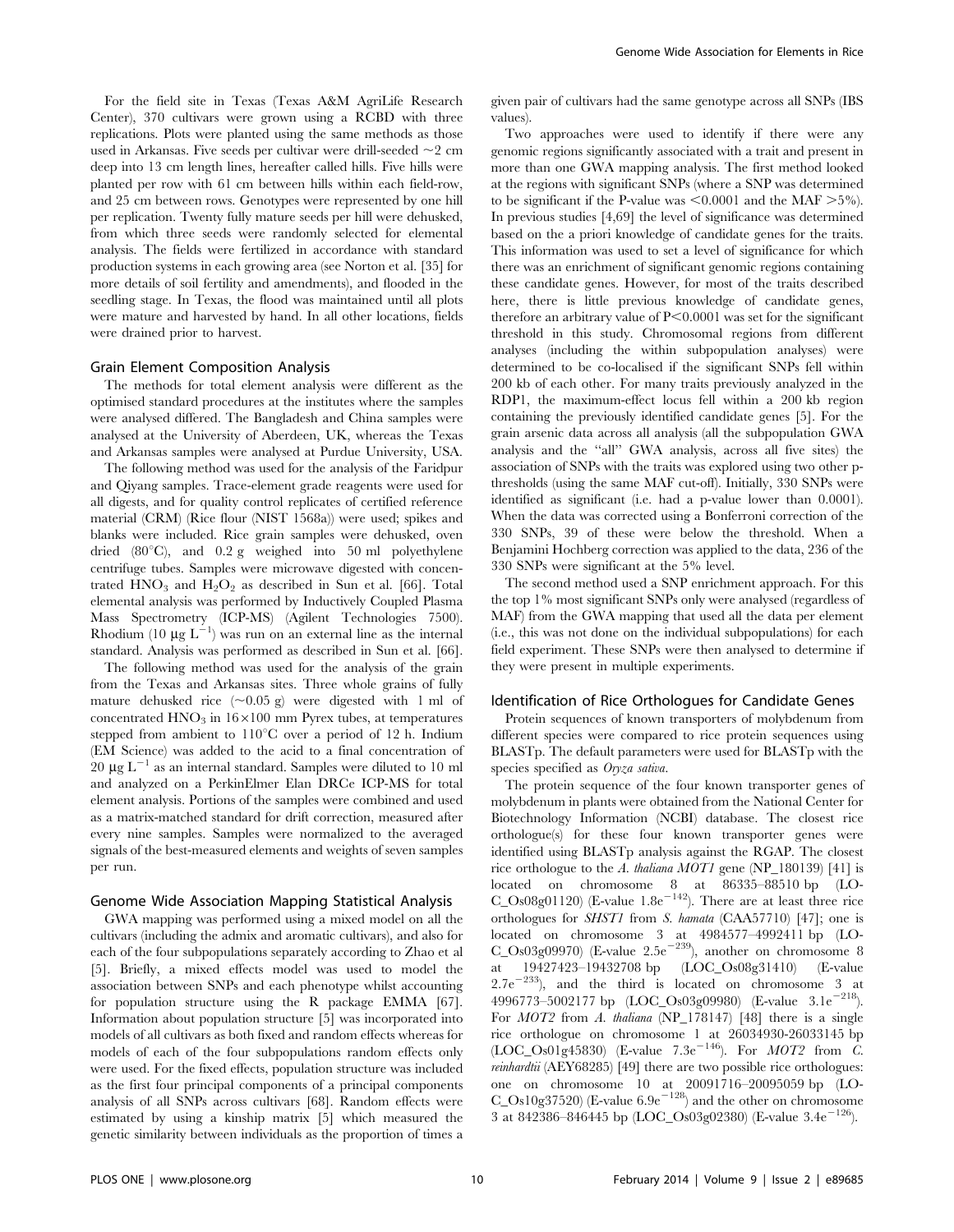## Supporting Information

Figure S1 Correlation for elements at the Arkansas field site across both years. (A) copper  $P<0.001$ ,  $r = 0.407$ ; (B) zinc P<0.001,  $r = 0.630$ ; (C) arsenic P<0.001,  $r = 0.407$ ; (D) molybdenum  $P<0.001$ ,  $r = 0.555$ .

(TIF)

Table S1 Elemental concentrations within each subpopulation at the five field experiments. (DOCX)

Table S2 Mean monthly temperatures  $(^{\circ}C)$  and total rainfall for the regions where field experiments were conducted (from www.worldweatheronline.com). (DOCX)

Table S3 List of significant SNPs associated with the accumulation of arsenic within rice grains. (XLSX)

Table S4 List of significant SNPs associated with the accumulation of copper within rice grains.

## References

- 1. Graham R, Sendhira D, Beebe S, Iglesias C, Monasterio I. (1999) Breeding for micronutrient density in edible portions of staple food crops: conventional approaches. Field Crop Res 60: 57–80.
- 2. Norton GJ, Islam RM, Deacon CM, Zhao FJ, Stroud JL, et al. (2009) Identification of low inorganic and total grain arsenic rice cultivars from Bangladesh. Environ Sci Technol 43: 6070–6075.
- 3. Huang X, Wei X, Sang T, Zhao Q, Feng Q, et al. (2010) Genome-wide association studies of 14 agronomic traits in rice landraces. Nat Genet 42: 961– 967.
- 4. Famoso AN, Zhao K, Clark RT, Tung CW, Wright MH, et al. (2011) Genetic architecture of aluminium tolerance in rice (Oryza sativa) determined through genome-wide association analysis and QTL mapping. PLoS Genet 7: 8.
- 5. Zhao K, Tung CW, Eizenga GC, Wright MH, Ali ML, et al. (2011) Genomewide association mapping reveals a rich genetic architecture of complex traits in Oryza sativa. Nat Comm 2: 467.
- 6. Huang X, Zhao Y, Wei X, Li C, Wang A, et al. (2012) Genome-wide association study of flowering time and grain yield traits in a worldwide collection of rice germplasm. Nat Genet 44: 32–40.
- 7. Eizenga GC, Ali ML, Bryant RJ, Yeater KM, McClung AM, McCouch SR. (2014) Registration of the 'Rice Diversity Panel 1' for genome-wide association studies. J Plant Registrations 8: 109–116.
- 8. Tung CW, Zhao K, Wright MH, Ali ML, Jung J, et al. (2010). Development of a research platform for dissecting phenotype–genotype associations in rice (Oryza spp.). Rice 3: 205–217.
- 9. Zhao K, Wright M, Kimball J, Eizenga G, McClung A, et al. (2010) Genomic diversity and introgression in O. sativa reveal the impact of domestication and breeding on the rice genome. PLoS One 5: e10780.
- 10. Maret W and Sandstead HH (2006) Zinc requirements and the risks and benefits of zinc supplementation. J. Trace Elem. Med. Biol 20: 3–18.
- 11. World Health Organization (WHO). World health report reducing Risks, Promoting Healthy Life. WHO: Geneva, Switzerland; 2002.
- 12. World Health Organization (WHO) (2009) Micronutrient deficiencies. Iron deficiency anaemia. http://www.who/nutrition of subordinate document. Accessed 24 July 2009.
- 13. Stangoulis JCR, Huynh BL, Welch RM, Choi EY, Graham RD (2007) Quantitative trait loci for phytate in rice grain and their relationship with grain micronutrient content. Euphytica 154: 289–294.
- 14. Jiang SL, Wu JG, Thang NB, Feng Y, Yang XE, et al. (2008) Genotypic variation of mineral elements contents in rice (Oryza sativa L.) Eur Food Res Technol, 228: 115–122.
- 15. Lu K, Li L, Zheng X, Zhang Z, Mou T, et al. (2008) Quantitative trait loci controlling Cu, Ca, Zn, Mn and Fe content in rice grains. J Genet 87: 305–310.
- 16. Garcia-Oliveira AL, Tan L, Fu Y, Sun C. (2009) Genetic identification of quantitative trait loci for contents of mineral nutrients in rice grain. J Integr Plant Biol 51: 84–92.
- 17. Norton GJ, Deacon CM, Xiong L, Huang S, Meharg AA, et al. (2010) Genetic mapping of the rice ionome in leaves and grain: Identification of QTLs for 17 elements including arsenic, cadmium, iron and selenium. Plant Soil 329: 139– 153.
- 18. Zeng Y, Zhang H, Wang L, Pu X, Du J, et al. (2010) Genotypic variation in element concentrations in brown rice from Yunnan landraces in China. Environ Geo Health 32: 165–177.

## (XLSX)

Table S5 List of significant SNPs associated with the accumulation of molybdenum within rice grains. (XLSX)

Table S6 List of significant SNPs associated with the accumulation of zinc within rice grains. (XLSX)

## Acknowledgments

The authors would like to thank the Red Soil Experimental Station, Chinese Academy of Agricultural Sciences for conducting the field experiment at Qiyang.

## Author Contributions

Conceived and designed the experiments: GJN SRMP MLG LT GCE SM FJZ MRI YGZ DES AAM AHP. Performed the experiments: GJN BL EY SRMP LT GCE MRI SI GD. Analyzed the data: GJN AD SRMP LT GCE DES AAM AHP. Wrote the paper: GJN AD SRMP LT GCE DES AAM AHP.

- 19. Zhang X, Zhang G, Guo L, Wang H, Zeng D, et al. (2011) Identification of quantitative trait loci for Cd and Zn concentrations of brown rice grown in Cdpolluted soils. Euphytica 180: 173–179.
- 20. Anuradha K, Agarwal S, Rao YV, Rao KV, Viraktamath BC, et al. (2012) Mapping QTLs and candidate genes for iron and zinc concentrations in unpolished rice of Madhukar×Swarna RILs. Gene 508; 233–240.
- 21. Norton GJ, Duan G, Lei M, Zhu YG, Meharg AA, et al. (2012) Identification of quantitative trait loci for rice grain element composition on an arsenic impacted soil: Influence of flowering time on genetic loci. Ann Appl Biol 161: 46–56.
- 22. Zhang M, Pinson SRM, Tarpley L, Huang X, Lahner B, et al. (2013) Mapping and validation of quantitative trait toci associated with concentration of 16 elements in unmilled rice grain. Theor Appl Genet DOI 10.1007/s0012-013- 2207-5.
- 23. Waters BM, Sankaran RP. (2011). Moving micronutrients from the soil to the seeds: genes and physiological processes from a biofortification perspective. Plant Sci 180: 562–574.
- 24. Marschner H (1995) Mineral Nutrition of Higher Plants. Academic press.
- 25. Williams PN, Islam MR, Adomako EE, Raab A, Hossain SA, et al. (2006) Increase in rice grain arsenic for regions of Bangladesh irrigating paddies with elevated arsenic in groundwaters. Environ Sci Technol 40: 4903–4908.
- 26. Ohno K, Yanase T, Matsuo Y, Kimura T, Hamidur Rahman M, et al. (2007) Arsenic intake via water and food by a population living in an arsenic-affected area of Bangladesh. Sci Total Environ 381: 68–76.
- 27. Kile ML, Houseman EA, Breton CV, Smith T, Quamruzzaman Q, et al. (2007) Dietary arsenic exposure in Bangladesh. Environ Health Perspect 115: 889–893.
- 28. Mondal D, Polya DA. (2008) Rice is a major exposure route for arsenic in Chakdaha block, Nadia district, West Bengal, India: A probabilistic risk assessment. Appl Geochem 23: 2986–2997.
- 29. Agusa T, Kunito T, Minh TB, Kim Trang PT, Iwata H, et al. (2009) Relationship of urinary arsenic metabolites to intake estimates in residents of the Red River Delta, Vietnam. Environ Pollut 157: 396–403.
- 30. National Research Council. Arsenic in drinking water-2001 Update; National Academy Press: Washington, D.C., 2001.
- 31. Norton GJ, Duan G, Dasgupta T, Islam RM, Ming L, et al. (2009) Environmental and genetic control of arsenic accumulation and speciation in rice grain: comparing a range of common cultivars grown in contaminated sites across Bangladesh, China and India. Environ Sci Technol 43: 8381–8386.
- 32. Tuli R, Chakrabarty D, Trivedi PK, Tripathi RD. (2010) Recent advances in arsenic accumulation and metabolism in rice. Mol Breed 26: 307–323.
- 33. Pillai TR, Yan W, Agrama HA, James WD, Ibrahim AMH, et al. (2010) Total grain-arsenic and arsenic-species concentrations in diverse rice cultivars under flooded conditions. Crop Sci 50: 2065–2075.
- 34. Ahmed ZU, Panaullah GM, Gauch H, McCouch SR, Tyagi W, et al. (2011) Genotype and environment effects on rice (Oryza sativa L.) grain arsenic concentration in Bangladesh. Plant Soil 338: 367–382.
- 35. Norton GJ, Pinson SRM, Alexander J, Mckay S, Hansen H, et al. (2012) Variation in grain arsenic assessed in a diverse panel of rice  $(Oryza sativa)$  grown in multiple sites. New Phyt 193: 650–664.
- 36. Zhang J, Zhu Y, Zeng D, Cheng W, Qian Q, et al. (2008) Mapping quantitative trait loci associated with arsenic accumulation in rice (Oryza sativa). New Phyt 177: 350–355.
- 37. Mendel RR. (2011) Cell biology of molybdenum in plants. Plant Cell Rep 30: 1787–1797.